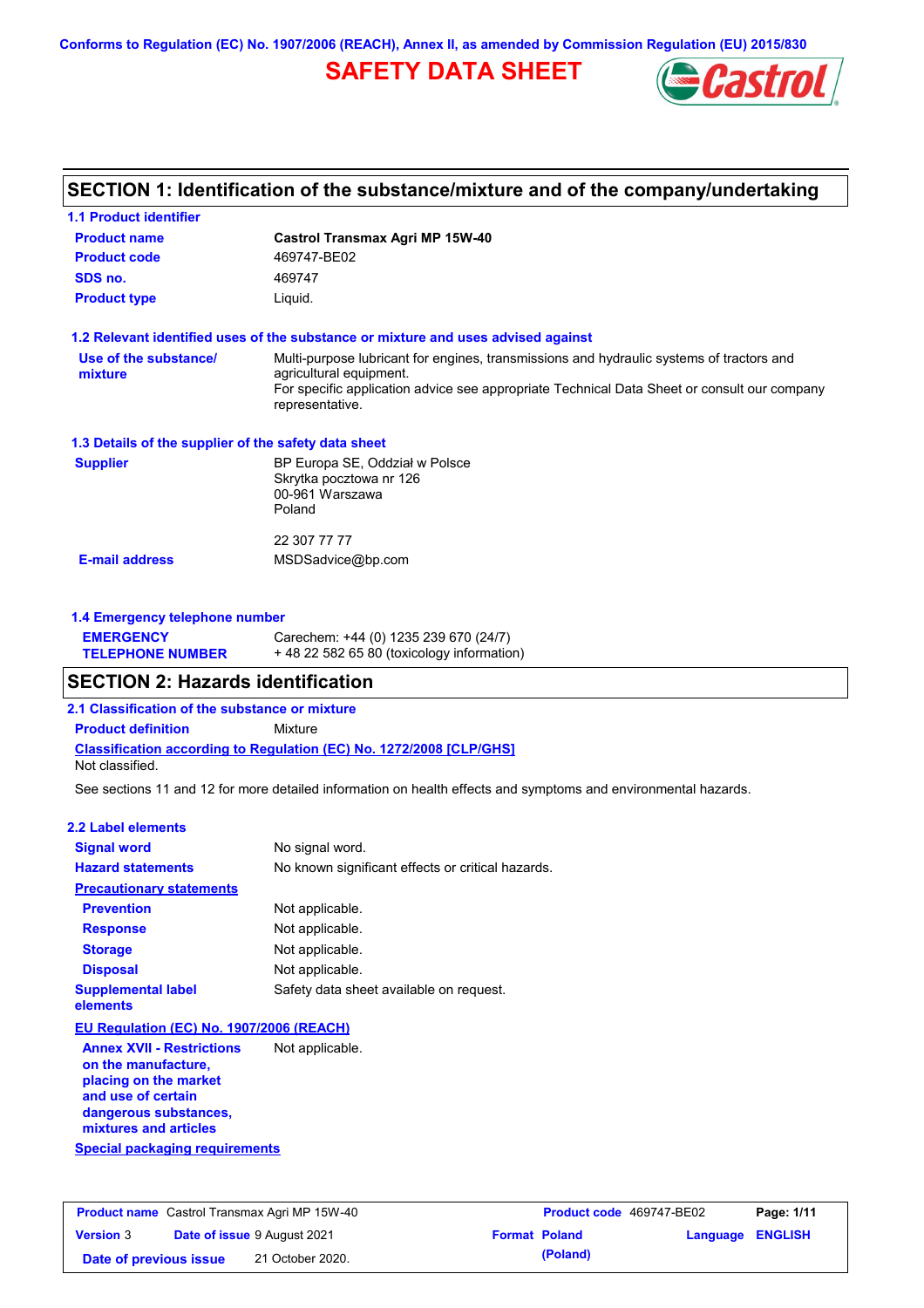### **Conforms to Regulation (EC) No. 1907/2006 (REACH), Annex II, as amended by Commission Regulation (EU) 2015/830**

# **SECTION 2: Hazards identification**

| <b>Containers to be fitted</b><br>with child-resistant<br>fastenings                                                     | Not applicable.                                                                                                                                                                                                                                                                                                                                                                                                                                                                                                                                                                                                                        |
|--------------------------------------------------------------------------------------------------------------------------|----------------------------------------------------------------------------------------------------------------------------------------------------------------------------------------------------------------------------------------------------------------------------------------------------------------------------------------------------------------------------------------------------------------------------------------------------------------------------------------------------------------------------------------------------------------------------------------------------------------------------------------|
| <b>Tactile warning of danger</b>                                                                                         | Not applicable.                                                                                                                                                                                                                                                                                                                                                                                                                                                                                                                                                                                                                        |
| 2.3 Other hazards                                                                                                        |                                                                                                                                                                                                                                                                                                                                                                                                                                                                                                                                                                                                                                        |
| <b>Results of PBT and vPvB</b><br>assessment                                                                             | Product does not meet the criteria for PBT or vPvB according to Regulation (EC) No. 1907/2006,<br>Annex XIII.                                                                                                                                                                                                                                                                                                                                                                                                                                                                                                                          |
| <b>Product meets the criteria</b><br>for PBT or vPvB according<br>to Regulation (EC) No.<br><b>1907/2006, Annex XIII</b> | This mixture does not contain any substances that are assessed to be a PBT or a vPvB.                                                                                                                                                                                                                                                                                                                                                                                                                                                                                                                                                  |
| Other hazards which do<br>not result in classification                                                                   | Defatting to the skin.<br>USED ENGINE OILS<br>Used engine oil may contain hazardous components which have the potential to cause skin<br>cancer.<br>See Toxicological Information, section 11 of this Safety Data Sheet.<br>Note: High Pressure Applications<br>Injections through the skin resulting from contact with the product at high pressure constitute a<br>major medical emergency.<br>See 'Notes to physician' under First-Aid Measures, Section 4 of this Safety Data Sheet.<br>Experimental data on one or more of the components has been used to determine all or part of<br>the hazard classification of this product. |

### **SECTION 3: Composition/information on ingredients**

Mixture

Highly refined base oil (IP 346 DMSO extract < 3%). Proprietary performance additives.

| <b>Product/ingredient</b><br>name                                                                   | <b>Identifiers</b>                                                                             | $\frac{9}{6}$ | <b>Regulation (EC) No.</b><br>1272/2008 [CLP]                      | <b>Type</b> |
|-----------------------------------------------------------------------------------------------------|------------------------------------------------------------------------------------------------|---------------|--------------------------------------------------------------------|-------------|
| Distillates (petroleum), hydrotreated<br>heavy paraffinic                                           | REACH #: 01-2119484627-25 ≥25 - ≤50<br>EC: 265-157-1<br>CAS: 64742-54-7<br>Index: 649-467-00-8 |               | Not classified.                                                    | $[2]$       |
| Distillates (petroleum), solvent-<br>dewaxed heavy paraffinic                                       | REACH #: 01-2119471299-27 ≥25 - ≤50<br>EC: 265-169-7<br>CAS: 64742-65-0<br>Index: 649-474-00-6 |               | Not classified.                                                    | $[2]$       |
| Distillates (petroleum), hydrotreated<br>heavy paraffinic                                           | REACH #: 01-2119484627-25 ≤3<br>$EC: 265-157-1$<br>CAS: 64742-54-7<br>Index: 649-467-00-8      |               | Asp. Tox. 1, H304                                                  | [1] [2]     |
| Distillates (petroleum), solvent-<br>dewaxed heavy paraffinic                                       | REACH #: 01-2119471299-27 ≤3<br>EC: 265-169-7<br>CAS: 64742-65-0<br>Index: 649-474-00-6        |               | Asp. Tox. 1, H304                                                  | [1] [2]     |
| Phosphorodithioic acid, mixed O,O-bis<br>(2-ethylhexyl and iso-Bu and iso-Pr)<br>esters, zinc salts | REACH #: 01-2119521201-61<br>EC: 288-917-4<br>CAS: 85940-28-9                                  | ב≥            | Skin Irrit. 2, H315<br>Eye Dam. 1, H318<br>Aquatic Chronic 2, H411 | $[1]$       |

**See Section 16 for the full text of the H statements declared above.**

#### **Type**

**3.2 Mixtures Product definition**

[1] Substance classified with a health or environmental hazard

[2] Substance with a workplace exposure limit

[3] Substance meets the criteria for PBT according to Regulation (EC) No. 1907/2006, Annex XIII

[4] Substance meets the criteria for vPvB according to Regulation (EC) No. 1907/2006, Annex XIII

[5] Substance of equivalent concern

[6] Additional disclosure due to company policy

Occupational exposure limits, if available, are listed in Section 8.

| <b>Product name</b> Castrol Transmax Agri MP 15W-40    |  |                      | Product code 469747-BE02 | Page: 2/11 |  |
|--------------------------------------------------------|--|----------------------|--------------------------|------------|--|
| <b>Date of issue 9 August 2021</b><br><b>Version 3</b> |  | <b>Format Poland</b> | <b>Language ENGLISH</b>  |            |  |
| Date of previous issue                                 |  | 21 October 2020.     | (Poland)                 |            |  |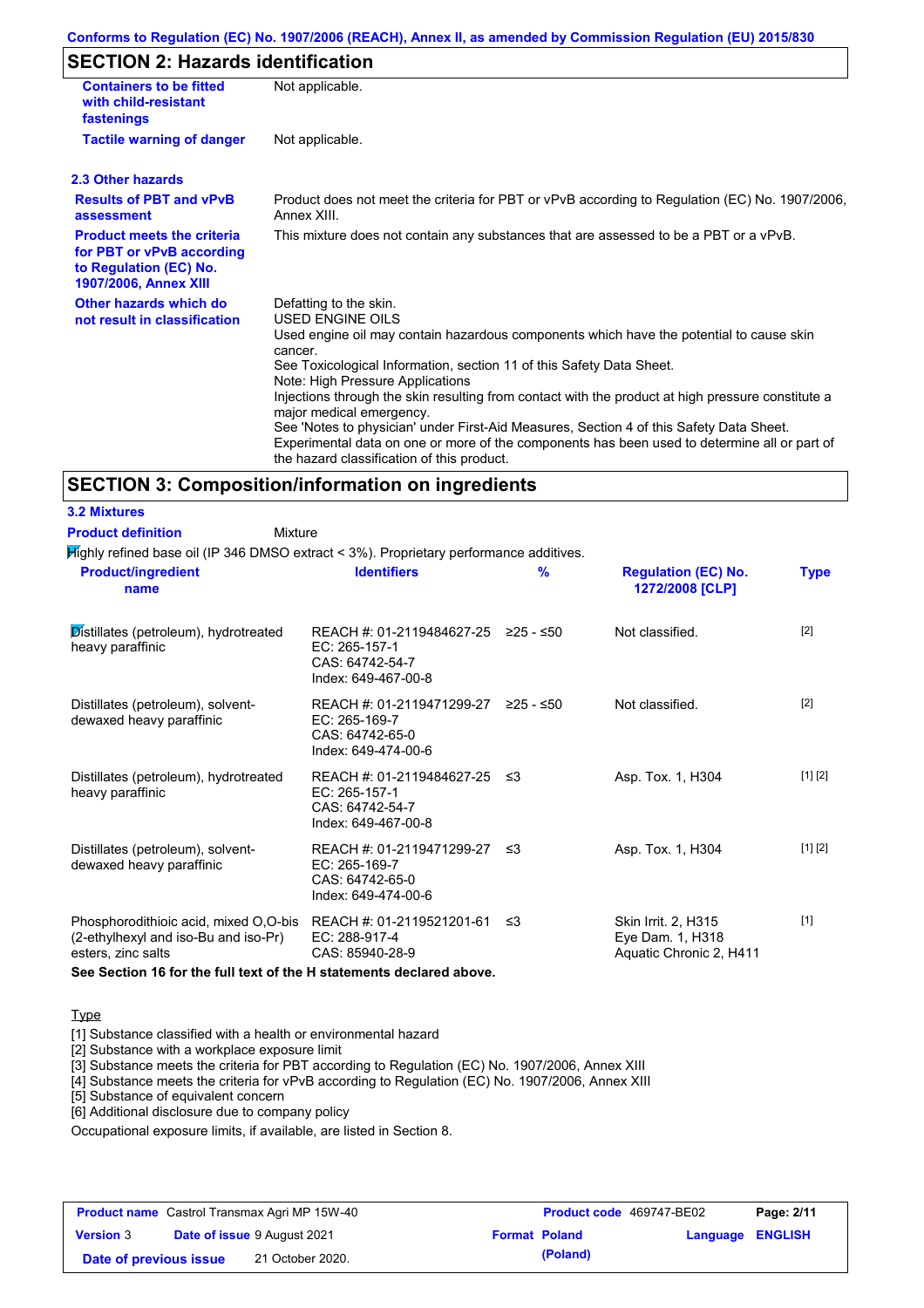### **SECTION 4: First aid measures**

#### Do not induce vomiting unless directed to do so by medical personnel. Get medical attention if symptoms occur. In case of contact, immediately flush eyes with plenty of water for at least 15 minutes. Eyelids should be held away from the eyeball to ensure thorough rinsing. Check for and remove any contact lenses. Get medical attention. **4.1 Description of first aid measures** If inhaled, remove to fresh air. Get medical attention if symptoms occur. **Ingestion Inhalation Eye contact Protection of first-aiders** No action shall be taken involving any personal risk or without suitable training. It may be dangerous to the person providing aid to give mouth-to-mouth resuscitation. **Skin contact** Wash skin thoroughly with soap and water or use recognised skin cleanser. Remove contaminated clothing and shoes. Wash clothing before reuse. Clean shoes thoroughly before reuse. Get medical attention if irritation develops.

### **4.2 Most important symptoms and effects, both acute and delayed**

See Section 11 for more detailed information on health effects and symptoms.

| <b>Potential acute health effects</b> |                                                                                                                   |
|---------------------------------------|-------------------------------------------------------------------------------------------------------------------|
| <b>Inhalation</b>                     | Vapour inhalation under ambient conditions is not normally a problem due to low vapour<br>pressure.               |
| <b>Ingestion</b>                      | No known significant effects or critical hazards.                                                                 |
| <b>Skin contact</b>                   | Defatting to the skin. May cause skin dryness and irritation.                                                     |
| <b>Eye contact</b>                    | Not classified as an eye irritant. Based on data available for this or related materials.                         |
|                                       | Delayed and immediate effects as well as chronic effects from short and long-term exposure                        |
| <b>Inhalation</b>                     | Overexposure to the inhalation of airborne droplets or aerosols may cause irritation of the<br>respiratory tract. |
| <b>Ingestion</b>                      | Ingestion of large quantities may cause nausea and diarrhoea.                                                     |
| <b>Skin contact</b>                   | Prolonged or repeated contact can defat the skin and lead to irritation and/or dermatitis.                        |
| Eye contact                           | Potential risk of transient stinging or redness if accidental eye contact occurs.                                 |
|                                       | 4.3 Indication of any immediate medical attention and special treatment needed                                    |
| Notes to physician                    | Treatment should in general he symptomatic and directed to relieving any effects                                  |

**Notes to physician** Treatment should in general be symptomatic and directed to relieving any effects. Note: High Pressure Applications Injections through the skin resulting from contact with the product at high pressure constitute a major medical emergency. Injuries may not appear serious at first but within a few hours tissue becomes swollen, discoloured and extremely painful with extensive subcutaneous necrosis. Surgical exploration should be undertaken without delay. Thorough and extensive debridement of the wound and underlying tissue is necessary to minimise tissue loss and prevent or limit permanent damage. Note that high pressure may force the product considerable distances along tissue planes.

### **SECTION 5: Firefighting measures**

| 5.1 Extinguishing media                                   |                                                                                                                                                                                                                                                                                                                                                                   |
|-----------------------------------------------------------|-------------------------------------------------------------------------------------------------------------------------------------------------------------------------------------------------------------------------------------------------------------------------------------------------------------------------------------------------------------------|
| <b>Suitable extinguishing</b><br>media                    | In case of fire, use foam, dry chemical or carbon dioxide extinguisher or spray.                                                                                                                                                                                                                                                                                  |
| <b>Unsuitable extinguishing</b><br>media                  | Do not use water jet. The use of a water jet may cause the fire to spread by splashing the<br>burning product.                                                                                                                                                                                                                                                    |
| 5.2 Special hazards arising from the substance or mixture |                                                                                                                                                                                                                                                                                                                                                                   |
| <b>Hazards from the</b><br>substance or mixture           | In a fire or if heated, a pressure increase will occur and the container may burst.                                                                                                                                                                                                                                                                               |
| <b>Hazardous combustion</b><br>products                   | Combustion products may include the following:<br>carbon oxides (CO, CO <sub>2</sub> ) (carbon monoxide, carbon dioxide)                                                                                                                                                                                                                                          |
| 5.3 Advice for firefighters                               |                                                                                                                                                                                                                                                                                                                                                                   |
| <b>Special precautions for</b><br>fire-fighters           | No action shall be taken involving any personal risk or without suitable training. Promptly<br>isolate the scene by removing all persons from the vicinity of the incident if there is a fire.                                                                                                                                                                    |
| <b>Special protective</b><br>equipment for fire-fighters  | Fire-fighters should wear appropriate protective equipment and self-contained breathing<br>apparatus (SCBA) with a full face-piece operated in positive pressure mode. Clothing for fire-<br>fighters (including helmets, protective boots and gloves) conforming to European standard EN<br>469 will provide a basic level of protection for chemical incidents. |

| <b>Product name</b> Castrol Transmax Agri MP 15W-40    |  |                  | <b>Product code</b> 469747-BE02 | Page: 3/11              |  |  |
|--------------------------------------------------------|--|------------------|---------------------------------|-------------------------|--|--|
| <b>Date of issue 9 August 2021</b><br><b>Version 3</b> |  |                  | <b>Format Poland</b>            | <b>Language ENGLISH</b> |  |  |
| Date of previous issue                                 |  | 21 October 2020. |                                 | (Poland)                |  |  |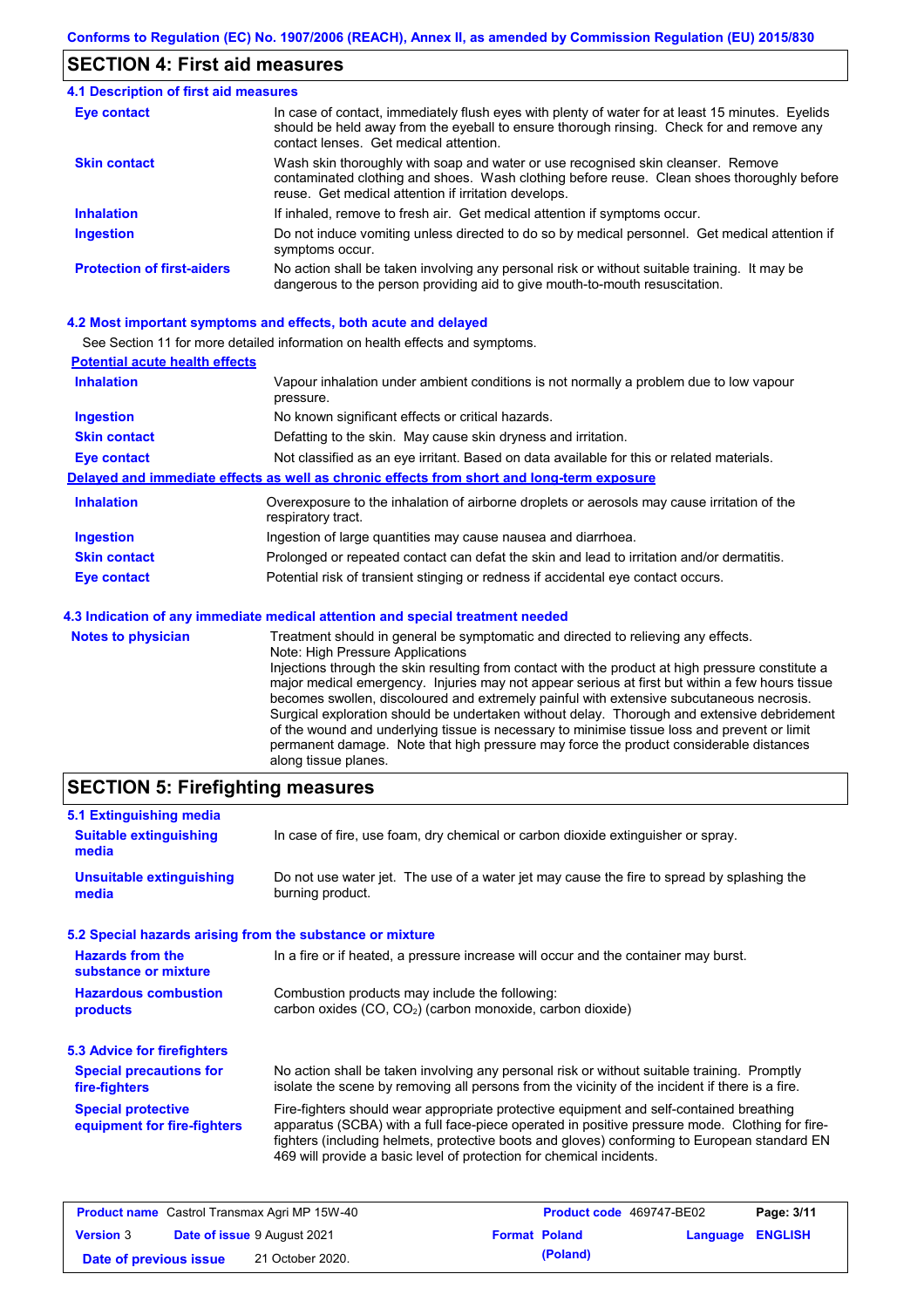# **SECTION 6: Accidental release measures**

|                                                          | 6.1 Personal precautions, protective equipment and emergency procedures                                                                                                                                                                                                                                                                                                                        |
|----------------------------------------------------------|------------------------------------------------------------------------------------------------------------------------------------------------------------------------------------------------------------------------------------------------------------------------------------------------------------------------------------------------------------------------------------------------|
| For non-emergency<br>personnel                           | No action shall be taken involving any personal risk or without suitable training. Evacuate<br>surrounding areas. Keep unnecessary and unprotected personnel from entering. Do not touch<br>or walk through spilt material. Floors may be slippery; use care to avoid falling. Put on<br>appropriate personal protective equipment.                                                            |
| For emergency responders                                 | Entry into a confined space or poorly ventilated area contaminated with vapour, mist or fume is<br>extremely hazardous without the correct respiratory protective equipment and a safe system of<br>work. Wear self-contained breathing apparatus. Wear a suitable chemical protective suit.<br>Chemical resistant boots. See also the information in "For non-emergency personnel".           |
| <b>6.2 Environmental</b><br>precautions                  | Avoid dispersal of spilt material and runoff and contact with soil, waterways, drains and sewers.<br>Inform the relevant authorities if the product has caused environmental pollution (sewers,<br>waterways, soil or air).                                                                                                                                                                    |
| 6.3 Methods and material for containment and cleaning up |                                                                                                                                                                                                                                                                                                                                                                                                |
| <b>Small spill</b>                                       | Stop leak if without risk. Move containers from spill area. Absorb with an inert material and<br>place in an appropriate waste disposal container. Dispose of via a licensed waste disposal<br>contractor.                                                                                                                                                                                     |
| <b>Large spill</b>                                       | Stop leak if without risk. Move containers from spill area. Prevent entry into sewers, water<br>courses, basements or confined areas. Contain and collect spillage with non-combustible,<br>absorbent material e.g. sand, earth, vermiculite or diatomaceous earth and place in container<br>for disposal according to local regulations. Dispose of via a licensed waste disposal contractor. |
| 6.4 Reference to other<br><b>sections</b>                | See Section 1 for emergency contact information.<br>See Section 5 for firefighting measures.<br>See Section 8 for information on appropriate personal protective equipment.<br>See Section 12 for environmental precautions.<br>See Section 13 for additional waste treatment information.                                                                                                     |

# **SECTION 7: Handling and storage**

## **7.1 Precautions for safe handling**

| <b>Protective measures</b>                                                           | Put on appropriate personal protective equipment.                                                                                                                                                                                                                                                                                                                                                                                                                                        |
|--------------------------------------------------------------------------------------|------------------------------------------------------------------------------------------------------------------------------------------------------------------------------------------------------------------------------------------------------------------------------------------------------------------------------------------------------------------------------------------------------------------------------------------------------------------------------------------|
| <b>Advice on general</b><br>occupational hygiene                                     | Eating, drinking and smoking should be prohibited in areas where this material is handled.<br>stored and processed. Wash thoroughly after handling. Remove contaminated clothing and<br>protective equipment before entering eating areas. See also Section 8 for additional<br>information on hygiene measures.                                                                                                                                                                         |
| <b>7.2 Conditions for safe</b><br>storage, including any<br><i>incompatibilities</i> | Store in accordance with local requiations. Store in a dry, cool and well-ventilated area, away<br>from incompatible materials (see Section 10). Keep away from heat and direct sunlight. Keep<br>container tightly closed and sealed until ready for use. Containers that have been opened must<br>be carefully resealed and kept upright to prevent leakage. Store and use only in equipment/<br>containers designed for use with this product. Do not store in unlabelled containers. |
| <b>Not suitable</b>                                                                  | Prolonged exposure to elevated temperature                                                                                                                                                                                                                                                                                                                                                                                                                                               |
| 7.3 Specific end use(s)                                                              |                                                                                                                                                                                                                                                                                                                                                                                                                                                                                          |
| <b>Recommendations</b>                                                               | See section 1.2 and Exposure scenarios in annex, if applicable.                                                                                                                                                                                                                                                                                                                                                                                                                          |

# **SECTION 8: Exposure controls/personal protection**

| <b>Occupational exposure limits</b>                          | No exposure limit value known.                                                                                                                                                                                                                                                                                                  |  |  |  |  |
|--------------------------------------------------------------|---------------------------------------------------------------------------------------------------------------------------------------------------------------------------------------------------------------------------------------------------------------------------------------------------------------------------------|--|--|--|--|
| <b>Product/ingredient name</b>                               | <b>Exposure limit values</b>                                                                                                                                                                                                                                                                                                    |  |  |  |  |
| Distillates (petroleum), hydrotreated heavy paraffinic       | Minister of Family, Labor and Social Policy of June 12, 2018 on the<br>maximum allowable concentrations and intensities of factors<br>harmful to health in the work environment (Journal of Laws 2018,<br>item 1286, as amended) (Poland).<br>TWA: 5 mg/m <sup>3</sup> 8 hours. Issued/Revised: 8/2018 Form: Inhalable fraction |  |  |  |  |
| Distillates (petroleum), solvent-dewaxed heavy<br>paraffinic | Minister of Family, Labor and Social Policy of June 12, 2018 on the<br>maximum allowable concentrations and intensities of factors<br>harmful to health in the work environment (Journal of Laws 2018,<br>item 1286, as amended) (Poland).<br>TWA: 5 mg/m <sup>3</sup> 8 hours. Issued/Revised: 8/2018 Form: Inhalable fraction |  |  |  |  |
|                                                              | Distillates (petroleum), hydrotreated heavy paraffinic Minister of Family, Labor and Social Policy of June 12, 2018 on the                                                                                                                                                                                                      |  |  |  |  |
| <b>Product name</b> Castrol Transmax Agri MP 15W-40          | Page: 4/11<br><b>Product code</b> 469747-BE02                                                                                                                                                                                                                                                                                   |  |  |  |  |
| <b>Version 3</b><br><b>Date of issue 9 August 2021</b>       | <b>Format Poland</b><br><b>ENGLISH</b><br>Language                                                                                                                                                                                                                                                                              |  |  |  |  |
| 21 October 2020.<br>Date of previous issue                   | (Poland)                                                                                                                                                                                                                                                                                                                        |  |  |  |  |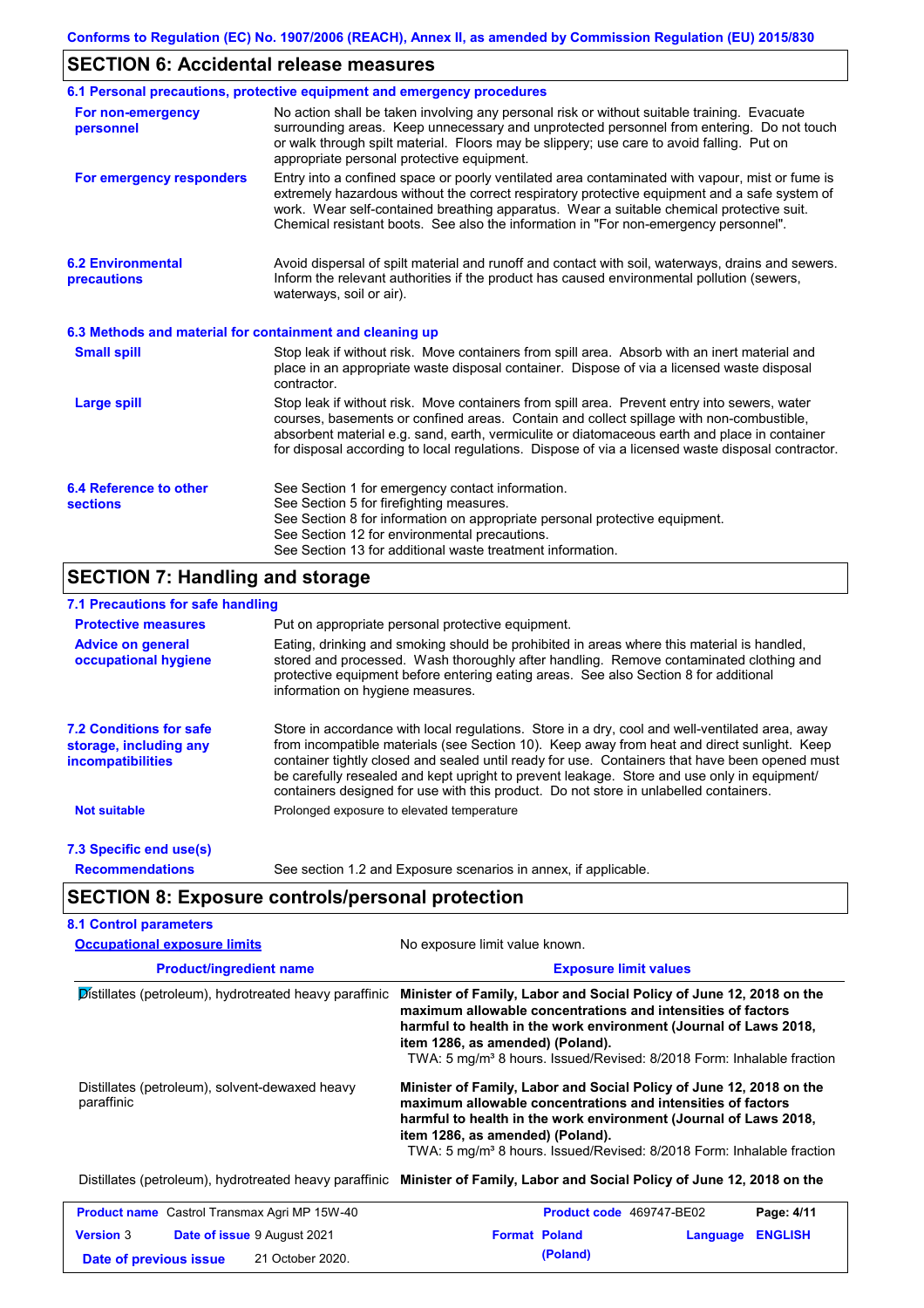### **SECTION 8: Exposure controls/personal protection**

**Conforms to Regulation (EC) No. 1907/2006 (REACH), Annex II, as amended by Commission Regulation (EU) 2015/830 Recommended monitoring procedures** If this product contains ingredients with exposure limits, personal, workplace atmosphere or biological monitoring may be required to determine the effectiveness of the ventilation or other control measures and/or the necessity to use respiratory protective equipment. Reference should be made to monitoring standards, such as the following: European Standard EN 689 (Workplace atmospheres - Guidance for the assessment of exposure by inhalation to chemical agents for comparison with limit values and measurement strategy) European Standard EN 14042 (Workplace atmospheres - Guide for the application and use of procedures for the assessment of exposure to chemical and biological agents) European Standard EN 482 (Workplace atmospheres - General requirements for the performance of procedures for the measurement of chemical agents) Reference to national guidance documents for methods for the determination of hazardous substances will also be required. **Hand protection** In case of insufficient ventilation, wear suitable respiratory equipment. The correct choice of respiratory protection depends upon the chemicals being handled, the conditions of work and use, and the condition of the respiratory equipment. Safety procedures should be developed for each intended application. Respiratory protection equipment should therefore be chosen in consultation with the supplier/manufacturer and with a full assessment of the working conditions. **General Information:** Because specific work environments and material handling practices vary, safety procedures should be developed for each intended application. The correct choice of protective gloves depends upon the chemicals being handled, and the conditions of work and use. Most gloves provide protection for only a limited time before they must be discarded and replaced (even the **Eye/face protection** Safety glasses with side shields. **Respiratory protection Skin protection Appropriate engineering controls** Provide exhaust ventilation or other engineering controls to keep the relevant airborne concentrations below their respective occupational exposure limits. All activities involving chemicals should be assessed for their risks to health, to ensure exposures are adequately controlled. Personal protective equipment should only be considered after other forms of control measures (e.g. engineering controls) have been suitably evaluated. Personal protective equipment should conform to appropriate standards, be suitable for use, be kept in good condition and properly maintained. Your supplier of personal protective equipment should be consulted for advice on selection and appropriate standards. For further information contact your national organisation for standards. The final choice of protective equipment will depend upon a risk assessment. It is important to ensure that all items of personal protective equipment are compatible. Wash hands, forearms and face thoroughly after handling chemical products, before eating, smoking and using the lavatory and at the end of the working period. Ensure that eyewash stations and safety showers are close to the workstation location. **8.2 Exposure controls Hygiene measures** No DNELs/DMELs available. **Predicted No Effect Concentration** No PNECs available **Derived No Effect Level Individual protection measures** Whilst specific OELs for certain components may be shown in this section, other components may be present in any mist, vapour or dust produced. Therefore, the specific OELs may not be applicable to the product as a whole and are provided for guidance only. **maximum allowable concentrations and intensities of factors harmful to health in the work environment (Journal of Laws 2018, item 1286, as amended) (Poland).** TWA: 5 mg/m<sup>3</sup> 8 hours. Issued/Revised: 8/2018 Form: Inhalable fraction Distillates (petroleum), solvent-dewaxed heavy paraffinic **Minister of Family, Labor and Social Policy of June 12, 2018 on the maximum allowable concentrations and intensities of factors harmful to health in the work environment (Journal of Laws 2018, item 1286, as amended) (Poland).** TWA: 5 mg/m<sup>3</sup> 8 hours. Issued/Revised: 8/2018 Form: Inhalable fraction

> Gloves should be chosen in consultation with the supplier / manufacturer and taking account of a full assessment of the working conditions.

best chemically resistant gloves will break down after repeated chemical exposures).

Recommended: Nitrile gloves. **Breakthrough time:**

| <b>Product name</b> Castrol Transmax Agri MP 15W-40 |  |                                    | <b>Product code</b> 469747-BE02 | Page: 5/11           |                         |  |
|-----------------------------------------------------|--|------------------------------------|---------------------------------|----------------------|-------------------------|--|
| <b>Version 3</b>                                    |  | <b>Date of issue 9 August 2021</b> |                                 | <b>Format Poland</b> | <b>Language ENGLISH</b> |  |
| Date of previous issue                              |  | 21 October 2020.                   |                                 | (Poland)             |                         |  |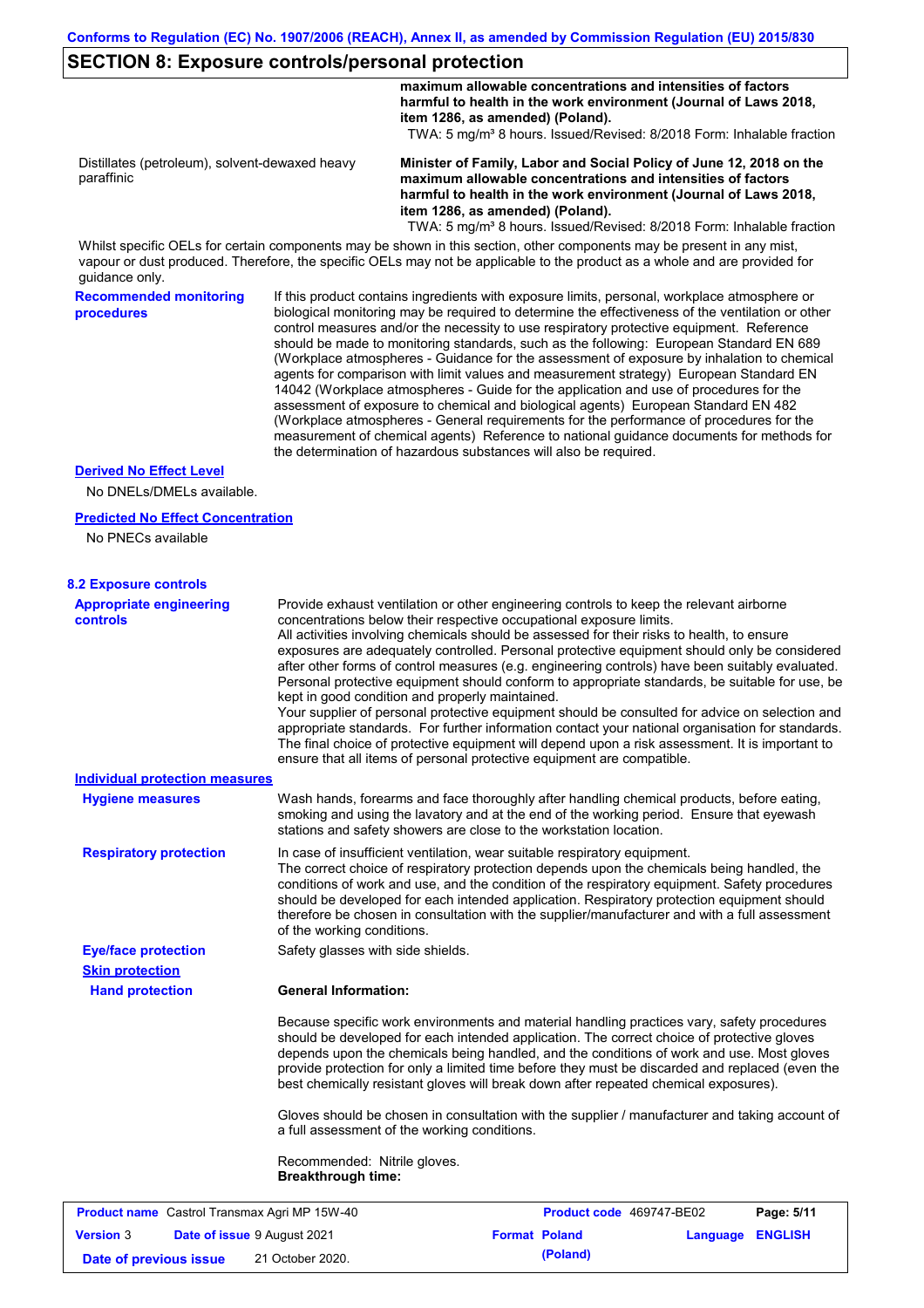# **SECTION 8: Exposure controls/personal protection**

|                                                  | Breakthrough time data are generated by glove manufacturers under laboratory test conditions<br>and represent how long a glove can be expected to provide effective permeation resistance. It<br>is important when following breakthrough time recommendations that actual workplace<br>conditions are taken into account. Always consult with your glove supplier for up-to-date<br>technical information on breakthrough times for the recommended glove type.<br>Our recommendations on the selection of gloves are as follows:                                                                                                                |
|--------------------------------------------------|---------------------------------------------------------------------------------------------------------------------------------------------------------------------------------------------------------------------------------------------------------------------------------------------------------------------------------------------------------------------------------------------------------------------------------------------------------------------------------------------------------------------------------------------------------------------------------------------------------------------------------------------------|
|                                                  | Continuous contact:                                                                                                                                                                                                                                                                                                                                                                                                                                                                                                                                                                                                                               |
|                                                  | Gloves with a minimum breakthrough time of 240 minutes, or >480 minutes if suitable gloves<br>can be obtained.<br>If suitable gloves are not available to offer that level of protection, gloves with shorter<br>breakthrough times may be acceptable as long as appropriate glove maintenance and<br>replacement regimes are determined and adhered to.                                                                                                                                                                                                                                                                                          |
|                                                  | Short-term / splash protection:                                                                                                                                                                                                                                                                                                                                                                                                                                                                                                                                                                                                                   |
|                                                  | Recommended breakthrough times as above.<br>It is recognised that for short-term, transient exposures, gloves with shorter breakthrough times<br>may commonly be used. Therefore, appropriate maintenance and replacement regimes must<br>be determined and rigorously followed.                                                                                                                                                                                                                                                                                                                                                                  |
|                                                  | <b>Glove Thickness:</b>                                                                                                                                                                                                                                                                                                                                                                                                                                                                                                                                                                                                                           |
|                                                  | For general applications, we recommend gloves with a thickness typically greater than 0.35 mm.                                                                                                                                                                                                                                                                                                                                                                                                                                                                                                                                                    |
|                                                  | It should be emphasised that glove thickness is not necessarily a good predictor of glove<br>resistance to a specific chemical, as the permeation efficiency of the glove will be dependent<br>on the exact composition of the glove material. Therefore, glove selection should also be based<br>on consideration of the task requirements and knowledge of breakthrough times.<br>Glove thickness may also vary depending on the glove manufacturer, the glove type and the<br>glove model. Therefore, the manufacturers' technical data should always be taken into account<br>to ensure selection of the most appropriate glove for the task. |
|                                                  | Note: Depending on the activity being conducted, gloves of varying thickness may be required<br>for specific tasks. For example:                                                                                                                                                                                                                                                                                                                                                                                                                                                                                                                  |
|                                                  | • Thinner gloves (down to 0.1 mm or less) may be required where a high degree of manual<br>dexterity is needed. However, these gloves are only likely to give short duration protection and<br>would normally be just for single use applications, then disposed of.                                                                                                                                                                                                                                                                                                                                                                              |
|                                                  | • Thicker gloves (up to 3 mm or more) may be required where there is a mechanical (as well<br>as a chemical) risk i.e. where there is abrasion or puncture potential.                                                                                                                                                                                                                                                                                                                                                                                                                                                                             |
| <b>Skin and body</b>                             | Use of protective clothing is good industrial practice.<br>Personal protective equipment for the body should be selected based on the task being<br>performed and the risks involved and should be approved by a specialist before handling this<br>product.                                                                                                                                                                                                                                                                                                                                                                                      |
|                                                  | Cotton or polyester/cotton overalls will only provide protection against light superficial<br>contamination that will not soak through to the skin. Overalls should be laundered on a regular<br>basis. When the risk of skin exposure is high (e.g. when cleaning up spillages or if there is a<br>risk of splashing) then chemical resistant aprons and/or impervious chemical suits and boots<br>will be required.                                                                                                                                                                                                                             |
| <b>Refer to standards:</b>                       | Respiratory protection: EN 529<br>Gloves: EN 420, EN 374<br>Eye protection: EN 166<br>Filtering half-mask: EN 149<br>Filtering half-mask with valve: EN 405<br>Half-mask: EN 140 plus filter<br>Full-face mask: EN 136 plus filter<br>Particulate filters: EN 143<br>Gas/combined filters: EN 14387                                                                                                                                                                                                                                                                                                                                               |
| <b>Environmental exposure</b><br><b>controls</b> | Emissions from ventilation or work process equipment should be checked to ensure they<br>comply with the requirements of environmental protection legislation. In some cases, fume<br>scrubbers, filters or engineering modifications to the process equipment will be necessary to<br>reduce emissions to acceptable levels.                                                                                                                                                                                                                                                                                                                     |

| <b>Product name</b> Castrol Transmax Agri MP 15W-40 |  |                                    | Product code 469747-BE02 |                      | Page: 6/11              |  |
|-----------------------------------------------------|--|------------------------------------|--------------------------|----------------------|-------------------------|--|
| <b>Version 3</b>                                    |  | <b>Date of issue 9 August 2021</b> |                          | <b>Format Poland</b> | <b>Language ENGLISH</b> |  |
| Date of previous issue                              |  | 21 October 2020.                   |                          | (Poland)             |                         |  |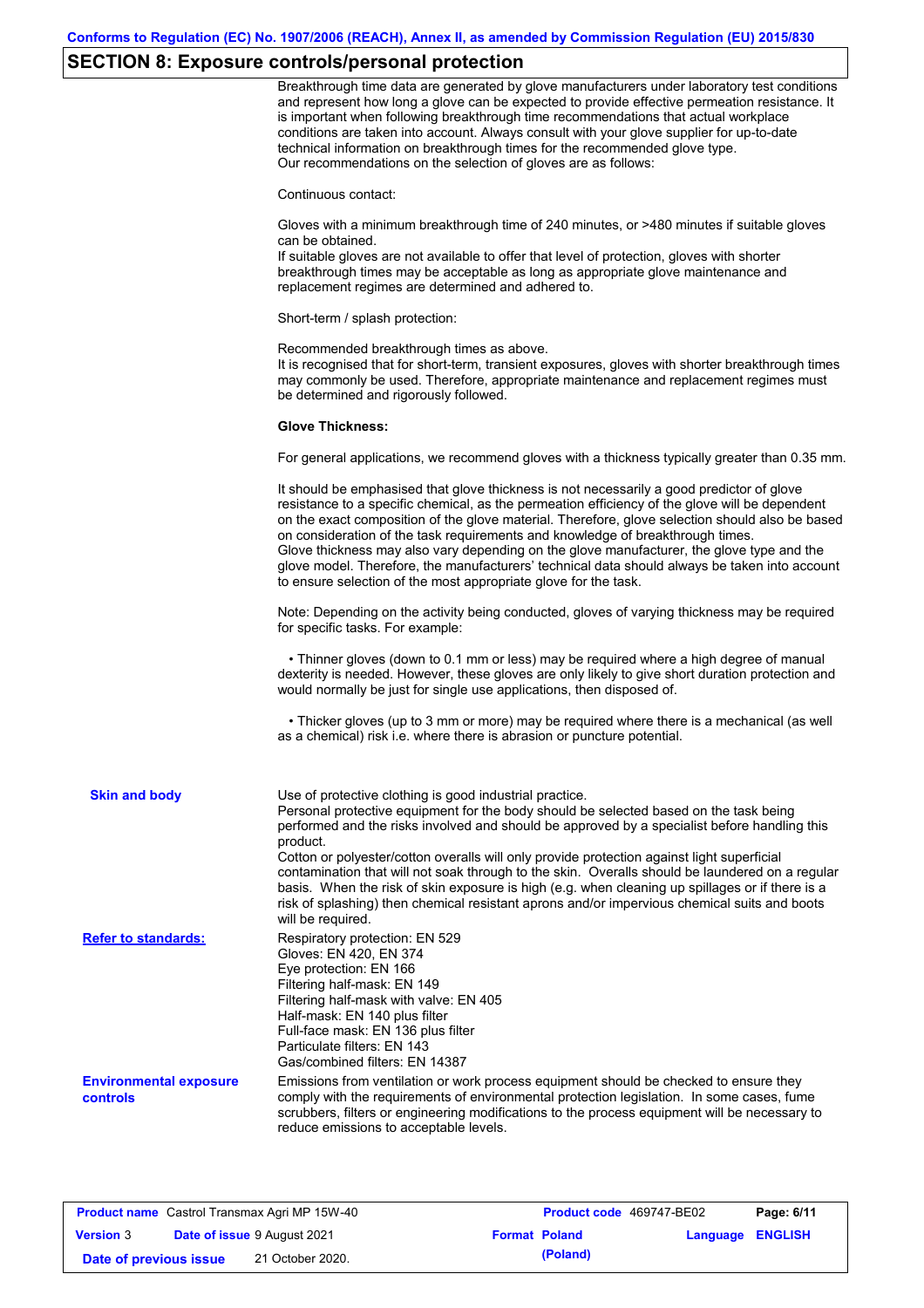# **SECTION 9: Physical and chemical properties**

**9.1 Information on basic physical and chemical properties**

| <b>Appearance</b>                                      |                                                                                                                                  |
|--------------------------------------------------------|----------------------------------------------------------------------------------------------------------------------------------|
| <b>Physical state</b>                                  | Liquid.                                                                                                                          |
| <b>Colour</b>                                          | Amber. [Dark]                                                                                                                    |
| <b>Odour</b>                                           | Not available.                                                                                                                   |
| <b>Odour threshold</b>                                 | Not available.                                                                                                                   |
| рH                                                     | Mot applicable.                                                                                                                  |
| <b>Melting point/freezing point</b>                    | Not available.                                                                                                                   |
| Initial boiling point and boiling<br>range             | Not available.                                                                                                                   |
| <b>Pour point</b>                                      | $-45 °C$                                                                                                                         |
| <b>Flash point</b>                                     | Open cup: >200°C (>392°F) [Cleveland.]                                                                                           |
| <b>Evaporation rate</b>                                | Not available.                                                                                                                   |
| <b>Flammability (solid, gas)</b>                       | Not available.                                                                                                                   |
| <b>Upper/lower flammability or</b><br>explosive limits | Not available.                                                                                                                   |
| <b>Vapour pressure</b>                                 | Not available.                                                                                                                   |
| <b>Vapour density</b>                                  | Not available.                                                                                                                   |
| <b>Relative density</b>                                | Not available.                                                                                                                   |
| <b>Density</b>                                         | $<$ 1000 kg/m <sup>3</sup> (<1 g/cm <sup>3</sup> ) at 15 <sup>°</sup> C                                                          |
| <b>Solubility(ies)</b>                                 | insoluble in water.                                                                                                              |
| <b>Partition coefficient: n-octanol/</b><br>water      | Not available.                                                                                                                   |
| <b>Auto-ignition temperature</b>                       | Not available.                                                                                                                   |
| <b>Decomposition temperature</b>                       | Not available.                                                                                                                   |
| <b>Viscosity</b>                                       | Kinematic: 95 mm <sup>2</sup> /s (95 cSt) at $40^{\circ}$ C<br>Kinematic: 13.3 mm <sup>2</sup> /s (13.3 cSt) at 100 $^{\circ}$ C |
| <b>Explosive properties</b>                            | Not available.                                                                                                                   |
| <b>Oxidising properties</b>                            | Not available.                                                                                                                   |
|                                                        |                                                                                                                                  |

#### **9.2 Other information**

No additional information.

| <b>SECTION 10: Stability and reactivity</b>       |                                                                                                                                                                         |  |  |  |
|---------------------------------------------------|-------------------------------------------------------------------------------------------------------------------------------------------------------------------------|--|--|--|
| <b>10.1 Reactivity</b>                            | No specific test data available for this product. Refer to Conditions to avoid and Incompatible<br>materials for additional information.                                |  |  |  |
| <b>10.2 Chemical stability</b>                    | The product is stable.                                                                                                                                                  |  |  |  |
| <b>10.3 Possibility of</b><br>hazardous reactions | Under normal conditions of storage and use, hazardous reactions will not occur.<br>Under normal conditions of storage and use, hazardous polymerisation will not occur. |  |  |  |
| <b>10.4 Conditions to avoid</b>                   | Avoid all possible sources of ignition (spark or flame).                                                                                                                |  |  |  |
| <b>10.5 Incompatible materials</b>                | Reactive or incompatible with the following materials: oxidising materials.                                                                                             |  |  |  |
| <b>10.6 Hazardous</b><br>decomposition products   | Under normal conditions of storage and use, hazardous decomposition products should not be<br>produced.                                                                 |  |  |  |

# **SECTION 11: Toxicological information**

| 11.1 Information on toxicological effects          |                                                  |
|----------------------------------------------------|--------------------------------------------------|
| <b>Acute toxicity estimates</b>                    |                                                  |
| Not available.                                     |                                                  |
| <b>Information on likely</b><br>routes of exposure | Routes of entry anticipated: Dermal, Inhalation. |
| <b>Potential acute health effects</b>              |                                                  |
|                                                    |                                                  |
|                                                    |                                                  |

| <b>Product name</b> Castrol Transmax Agri MP 15W-40 |  | <b>Product code</b> 469747-BE02    |  | Page: 7/11           |                         |  |
|-----------------------------------------------------|--|------------------------------------|--|----------------------|-------------------------|--|
| <b>Version 3</b>                                    |  | <b>Date of issue 9 August 2021</b> |  | <b>Format Poland</b> | <b>Language ENGLISH</b> |  |
| Date of previous issue                              |  | 21 October 2020.                   |  | (Poland)             |                         |  |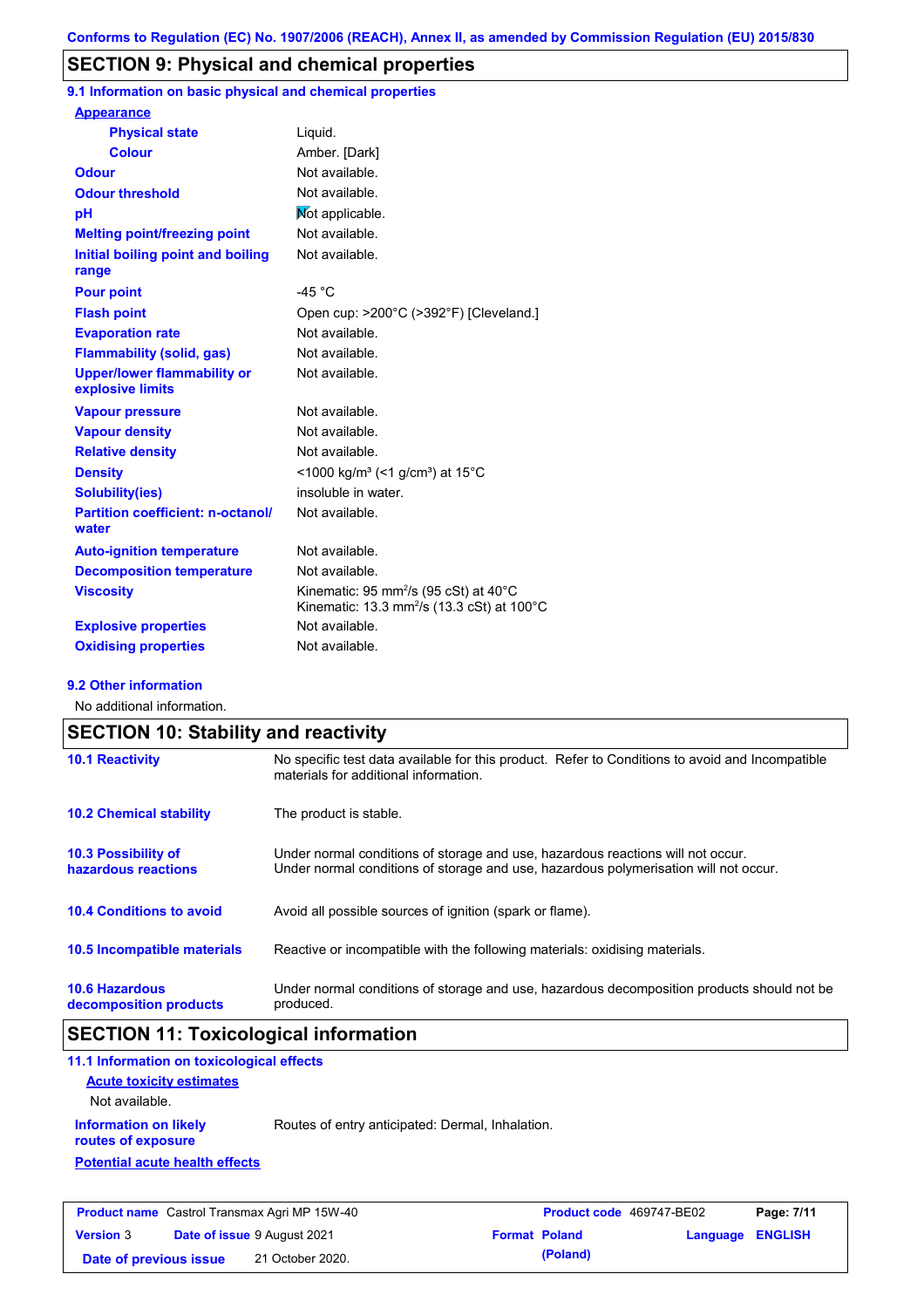# **SECTION 11: Toxicological information**

| <b>Inhalation</b>                       | Vapour inhalation under ambient conditions is not normally a problem due to low vapour<br>pressure.                                                                                                                                                                                                                                                                                                             |
|-----------------------------------------|-----------------------------------------------------------------------------------------------------------------------------------------------------------------------------------------------------------------------------------------------------------------------------------------------------------------------------------------------------------------------------------------------------------------|
| <b>Ingestion</b>                        | No known significant effects or critical hazards.                                                                                                                                                                                                                                                                                                                                                               |
| <b>Skin contact</b>                     | Defatting to the skin. May cause skin dryness and irritation.                                                                                                                                                                                                                                                                                                                                                   |
| <b>Eye contact</b>                      | Not classified as an eye irritant. Based on data available for this or related materials.                                                                                                                                                                                                                                                                                                                       |
|                                         | <b>Symptoms related to the physical, chemical and toxicological characteristics</b>                                                                                                                                                                                                                                                                                                                             |
| <b>Inhalation</b>                       | May be harmful by inhalation if exposure to vapour, mists or fumes resulting from thermal<br>decomposition products occurs.                                                                                                                                                                                                                                                                                     |
| Ingestion                               | No specific data.                                                                                                                                                                                                                                                                                                                                                                                               |
| <b>Skin contact</b>                     | Adverse symptoms may include the following:<br>irritation<br>dryness<br>cracking                                                                                                                                                                                                                                                                                                                                |
| <b>Eye contact</b>                      | No specific data.                                                                                                                                                                                                                                                                                                                                                                                               |
|                                         | Delayed and immediate effects as well as chronic effects from short and long-term exposure                                                                                                                                                                                                                                                                                                                      |
| <b>Inhalation</b>                       | Overexposure to the inhalation of airborne droplets or aerosols may cause irritation of the<br>respiratory tract.                                                                                                                                                                                                                                                                                               |
| <b>Ingestion</b>                        | Ingestion of large quantities may cause nausea and diarrhoea.                                                                                                                                                                                                                                                                                                                                                   |
| <b>Skin contact</b>                     | Prolonged or repeated contact can defat the skin and lead to irritation and/or dermatitis.                                                                                                                                                                                                                                                                                                                      |
| <b>Eye contact</b>                      | Potential risk of transient stinging or redness if accidental eye contact occurs.                                                                                                                                                                                                                                                                                                                               |
| <b>Potential chronic health effects</b> |                                                                                                                                                                                                                                                                                                                                                                                                                 |
| <b>General</b>                          | <b>USED ENGINE OILS</b><br>Combustion products resulting from the operation of internal combustion engines contaminate<br>engine oils during use. Used engine oil may contain hazardous components which have the<br>potential to cause skin cancer. Frequent or prolonged contact with all types and makes of used<br>engine oil must therefore be avoided and a high standard of personal hygiene maintained. |
| <b>Carcinogenicity</b>                  | No known significant effects or critical hazards.                                                                                                                                                                                                                                                                                                                                                               |
| <b>Mutagenicity</b>                     | No known significant effects or critical hazards.                                                                                                                                                                                                                                                                                                                                                               |
| <b>Developmental effects</b>            | No known significant effects or critical hazards.                                                                                                                                                                                                                                                                                                                                                               |
| <b>Fertility effects</b>                | No known significant effects or critical hazards.                                                                                                                                                                                                                                                                                                                                                               |
|                                         |                                                                                                                                                                                                                                                                                                                                                                                                                 |

# **SECTION 12: Ecological information**

**12.1 Toxicity Environmental hazards** Not classified as dangerous

# **12.2 Persistence and degradability**

Expected to be biodegradable.

#### **12.3 Bioaccumulative potential**

This product is not expected to bioaccumulate through food chains in the environment.

| <b>12.4 Mobility in soil</b>                                  |                                                                      |
|---------------------------------------------------------------|----------------------------------------------------------------------|
| <b>Soil/water partition</b><br>coefficient (K <sub>oc</sub> ) | Not available.                                                       |
| <b>Mobility</b>                                               | Spillages may penetrate the soil causing ground water contamination. |

### **12.5 Results of PBT and vPvB assessment**

Product does not meet the criteria for PBT or vPvB according to Regulation (EC) No. 1907/2006, Annex XIII.

| 12.6 Other adverse effects          |                                                                                                                           |
|-------------------------------------|---------------------------------------------------------------------------------------------------------------------------|
| <b>Other ecological information</b> | Spills may form a film on water surfaces causing physical damage to organisms. Oxygen<br>transfer could also be impaired. |

| <b>Product name</b> Castrol Transmax Agri MP 15W-40 |  |                                    | <b>Product code</b> 469747-BE02 |                      | Page: 8/11              |  |
|-----------------------------------------------------|--|------------------------------------|---------------------------------|----------------------|-------------------------|--|
| <b>Version 3</b>                                    |  | <b>Date of issue 9 August 2021</b> |                                 | <b>Format Poland</b> | <b>Language ENGLISH</b> |  |
| Date of previous issue                              |  | 21 October 2020.                   |                                 | (Poland)             |                         |  |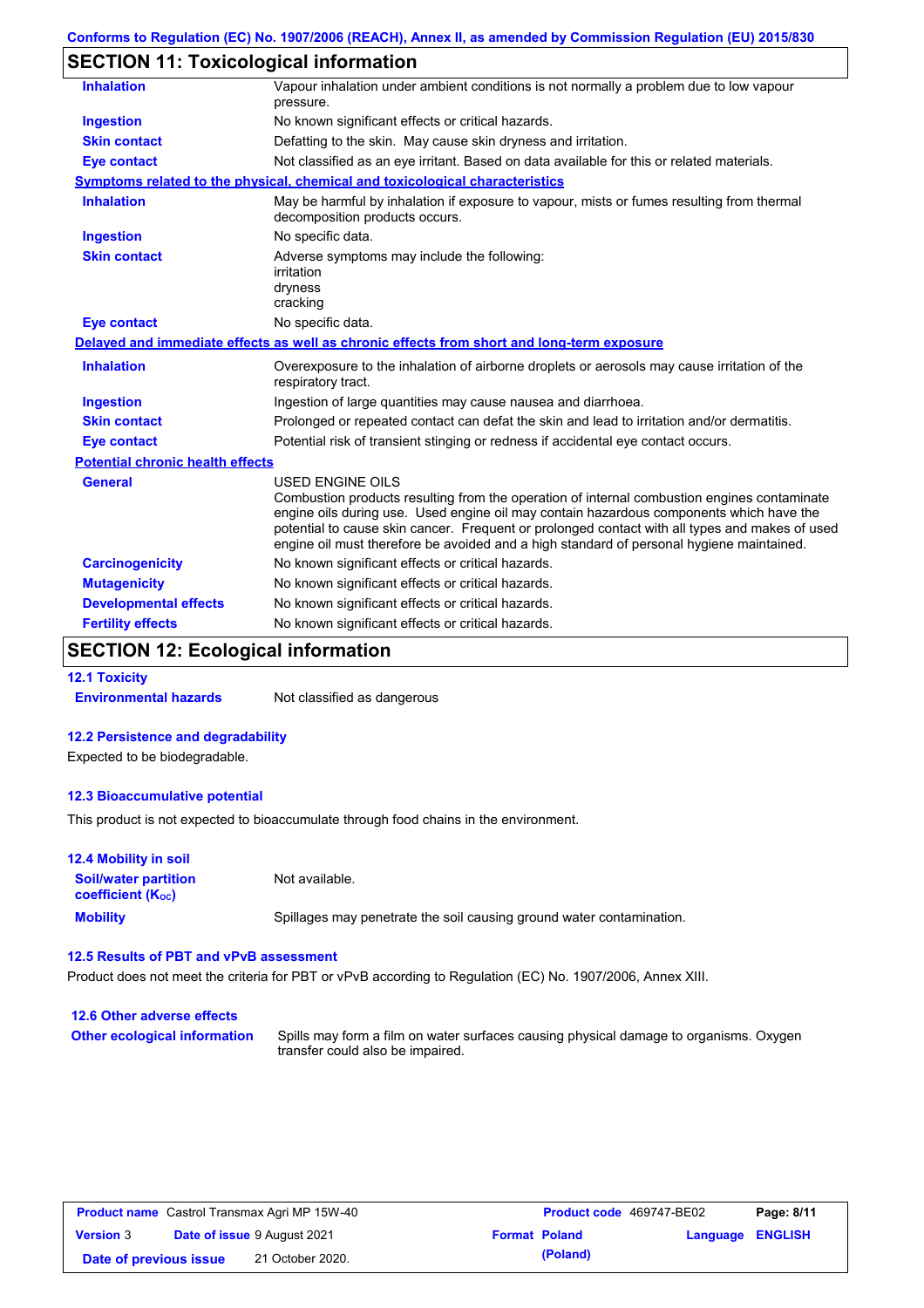### **SECTION 13: Disposal considerations**

### **13.1 Waste treatment methods**

#### **Product**

**Methods of disposal**

Where possible, arrange for product to be recycled. Dispose of via an authorised person/

**Hazardous waste** Yes.

licensed waste disposal contractor in accordance with local regulations.

**European waste catalogue (EWC)**

| Waste code  | <b>Waste designation</b>                                         |
|-------------|------------------------------------------------------------------|
| l 13 02 05* | Imineral-based non-chlorinated engine, gear and lubricating oils |
| 13 01 10*   | mineral based non-chlorinated hydraulic oils                     |

However, deviation from the intended use and/or the presence of any potential contaminants may require an alternative waste disposal code to be assigned by the end user.

#### **Packaging**

**Methods of disposal** Where possible, arrange for product to be recycled. Dispose of via an authorised person/ licensed waste disposal contractor in accordance with local regulations.

**Special precautions** This material and its container must be disposed of in a safe way. Care should be taken when handling emptied containers that have not been cleaned or rinsed out. Empty containers or liners may retain some product residues. Empty containers represent a fire hazard as they may contain flammable product residues and vapour. Never weld, solder or braze empty containers. Avoid dispersal of spilt material and runoff and contact with soil, waterways, drains and sewers. **References** Commission 2014/955/EU Directive 2008/98/EC

### **SECTION 14: Transport information**

|                                           | <b>ADR/RID</b> | <b>ADN</b>     | <b>IMDG</b>    | <b>IATA</b>    |
|-------------------------------------------|----------------|----------------|----------------|----------------|
| 14.1 UN number                            | Not regulated. | Not regulated. | Not regulated. | Not regulated. |
| 14.2 UN proper<br>shipping name           |                |                | -              |                |
| <b>14.3 Transport</b><br>hazard class(es) |                |                | -              |                |
| 14.4 Packing<br>group                     |                |                |                |                |
| 14.5<br><b>Environmental</b><br>hazards   | No.            | No.            | No.            | No.            |
| <b>Additional</b><br><b>information</b>   |                |                |                |                |

**14.6 Special precautions for user** Not available.

| <b>14.7 Transport in bulk</b> |  |
|-------------------------------|--|
| according to IMO              |  |
| <b>instruments</b>            |  |

### **SECTION 15: Regulatory information**

**15.1 Safety, health and environmental regulations/legislation specific for the substance or mixture EU Regulation (EC) No. 1907/2006 (REACH)**

**Annex XIV - List of substances subject to authorisation**

Not available.

**Annex XIV**

None of the components are listed.

**Substances of very high concern**

None of the components are listed.

**EU Regulation (EC) No. 1907/2006 (REACH)**

| <b>Product name</b> Castrol Transmax Agri MP 15W-40 |  |                                    | <b>Product code</b> 469747-BE02 |                      | Page: 9/11              |  |
|-----------------------------------------------------|--|------------------------------------|---------------------------------|----------------------|-------------------------|--|
| <b>Version 3</b>                                    |  | <b>Date of issue 9 August 2021</b> |                                 | <b>Format Poland</b> | <b>Language ENGLISH</b> |  |
| Date of previous issue                              |  | 21 October 2020.                   |                                 | (Poland)             |                         |  |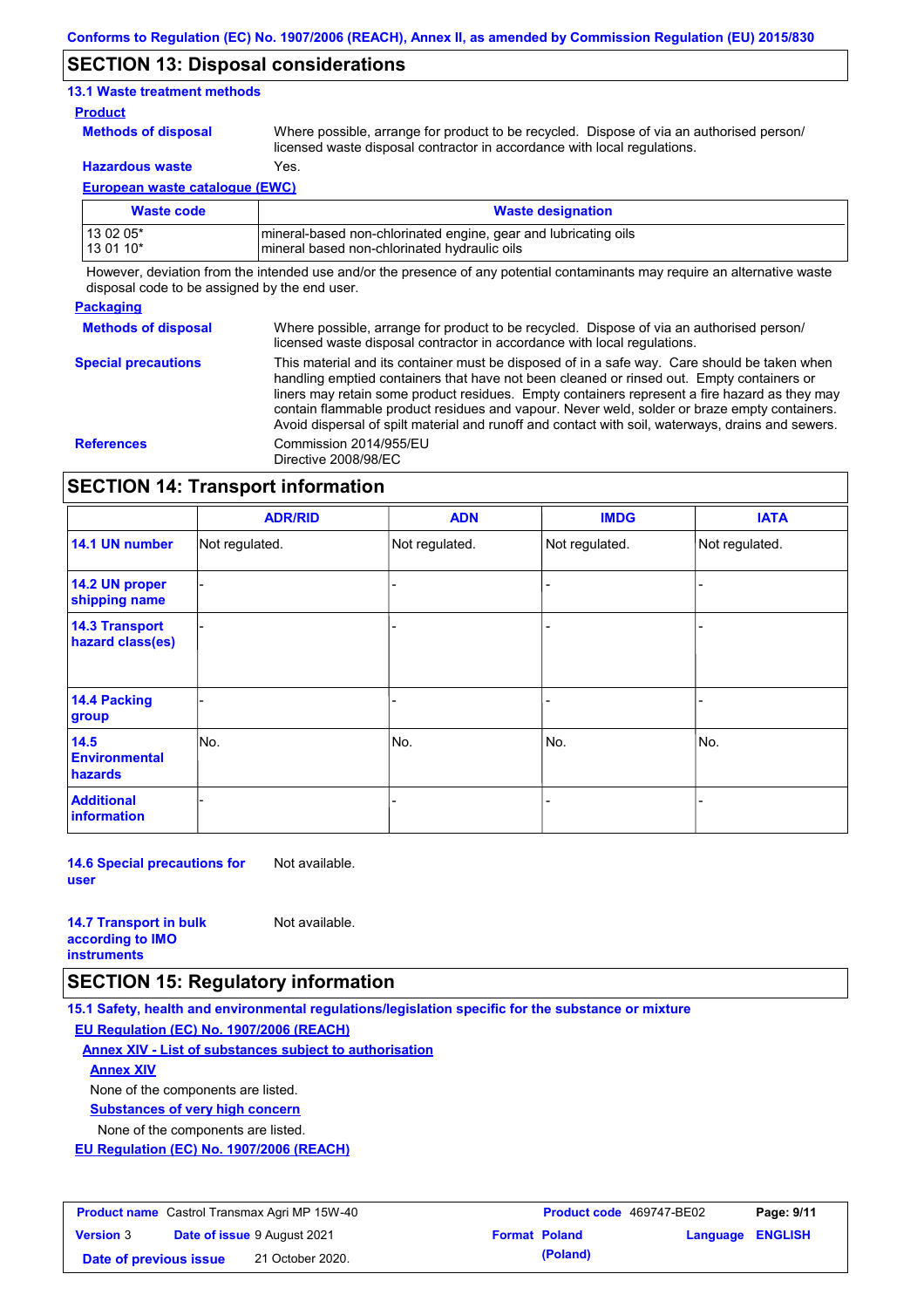# **SECTION 15: Regulatory information**

| <b>Annex XVII - Restrictions</b><br>on the manufacture.<br>placing on the market<br>and use of certain<br>dangerous substances,<br>mixtures and articles                                   | Not applicable.                                                                                                                                                                                                                                                                                                                                               |
|--------------------------------------------------------------------------------------------------------------------------------------------------------------------------------------------|---------------------------------------------------------------------------------------------------------------------------------------------------------------------------------------------------------------------------------------------------------------------------------------------------------------------------------------------------------------|
| <b>Other regulations</b>                                                                                                                                                                   |                                                                                                                                                                                                                                                                                                                                                               |
| <b>REACH Status</b>                                                                                                                                                                        | The company, as identified in Section 1, sells this product in the EU in compliance with the<br>current requirements of REACH.                                                                                                                                                                                                                                |
| <b>United States inventory</b><br>(TSCA 8b)                                                                                                                                                | All components are active or exempted.                                                                                                                                                                                                                                                                                                                        |
| <b>Australia inventory (AICS)</b>                                                                                                                                                          | All components are listed or exempted.                                                                                                                                                                                                                                                                                                                        |
| <b>Canada inventory</b>                                                                                                                                                                    | All components are listed or exempted.                                                                                                                                                                                                                                                                                                                        |
| <b>China inventory (IECSC)</b>                                                                                                                                                             | All components are listed or exempted.                                                                                                                                                                                                                                                                                                                        |
| <b>Japan inventory (ENCS)</b>                                                                                                                                                              | All components are listed or exempted.                                                                                                                                                                                                                                                                                                                        |
| <b>Korea inventory (KECI)</b>                                                                                                                                                              | All components are listed or exempted.                                                                                                                                                                                                                                                                                                                        |
| <b>Philippines inventory</b><br>(PICCS)                                                                                                                                                    | All components are listed or exempted.                                                                                                                                                                                                                                                                                                                        |
| <b>Taiwan Chemical</b><br><b>Substances Inventory</b><br>(TCSI)                                                                                                                            | All components are listed or exempted.                                                                                                                                                                                                                                                                                                                        |
| Ozone depleting substances (1005/2009/EU)                                                                                                                                                  |                                                                                                                                                                                                                                                                                                                                                               |
| Not listed.                                                                                                                                                                                |                                                                                                                                                                                                                                                                                                                                                               |
| Prior Informed Consent (PIC) (649/2012/EU)<br>Not listed.                                                                                                                                  |                                                                                                                                                                                                                                                                                                                                                               |
| <b>EU - Water framework directive - Priority substances</b><br>None of the components are listed.<br><b>Seveso Directive</b><br>This product is not controlled under the Seveso Directive. |                                                                                                                                                                                                                                                                                                                                                               |
| <b>References</b>                                                                                                                                                                          | Regulation (EC) No 1907/2006 of the European Parliament and of the Council of 18 December<br>2006. concerning the Registration, Evaluation, Authorisation and Restriction of Chemicals<br>(REACH), establishing a European Chemicals Agency (OJ. EU L 396 of 30 December 2006.<br>and correcting Acts. Office. EU L 136 of 29 May 2007. with later. amended). |
|                                                                                                                                                                                            | Commission Regulation (EU) No 453/2010 of 20 May 2010. amending Regulation (EC) No<br>1907/2006 of the Parliament and of the Council concerning the Registration, Evaluation,<br>Authorisation and Restriction of Chemicals (REACH)                                                                                                                           |
|                                                                                                                                                                                            | Act of 25 February 2011. chemical substances and mixtures (OJ U.11.63.322)                                                                                                                                                                                                                                                                                    |
|                                                                                                                                                                                            | Regulation of the Minister of Health of 10 August 2012 on the criteria and classification of<br>chemical substances and their mixtures (Journal of Laws 2012, item 1018)                                                                                                                                                                                      |
| <b>15.2 Chemical safety</b><br>assessment                                                                                                                                                  | A Chemical Safety Assessment has been carried out for one or more of the substances within<br>this mixture. A Chemical Safety Assessment has not been carried out for the mixture itself.                                                                                                                                                                     |

# **SECTION 16: Other information**

| <b>Abbreviations and acronyms</b> | ADN = European Provisions concerning the International Carriage of Dangerous Goods by<br>Inland Waterway<br>ADR = The European Agreement concerning the International Carriage of Dangerous Goods by<br>Road<br>ATE = Acute Toxicity Estimate<br>BCF = Bioconcentration Factor<br>CAS = Chemical Abstracts Service<br>CLP = Classification, Labelling and Packaging Regulation [Regulation (EC) No. 1272/2008]<br>CSA = Chemical Safety Assessment<br>CSR = Chemical Safety Report<br>DMEL = Derived Minimal Effect Level<br>DNEL = Derived No Effect Level<br>EINECS = European Inventory of Existing Commercial chemical Substances<br>ES = Exposure Scenario<br>EUH statement = CLP-specific Hazard statement |
|-----------------------------------|------------------------------------------------------------------------------------------------------------------------------------------------------------------------------------------------------------------------------------------------------------------------------------------------------------------------------------------------------------------------------------------------------------------------------------------------------------------------------------------------------------------------------------------------------------------------------------------------------------------------------------------------------------------------------------------------------------------|
|                                   | EWC = European Waste Catalogue                                                                                                                                                                                                                                                                                                                                                                                                                                                                                                                                                                                                                                                                                   |

| <b>Product name</b> Castrol Transmax Agri MP 15W-40 |  |                                    | <b>Product code</b> 469747-BE02 |                      | Page: 10/11             |  |
|-----------------------------------------------------|--|------------------------------------|---------------------------------|----------------------|-------------------------|--|
| <b>Version</b> 3                                    |  | <b>Date of issue 9 August 2021</b> |                                 | <b>Format Poland</b> | <b>Language ENGLISH</b> |  |
| Date of previous issue                              |  | 21 October 2020.                   |                                 | (Poland)             |                         |  |